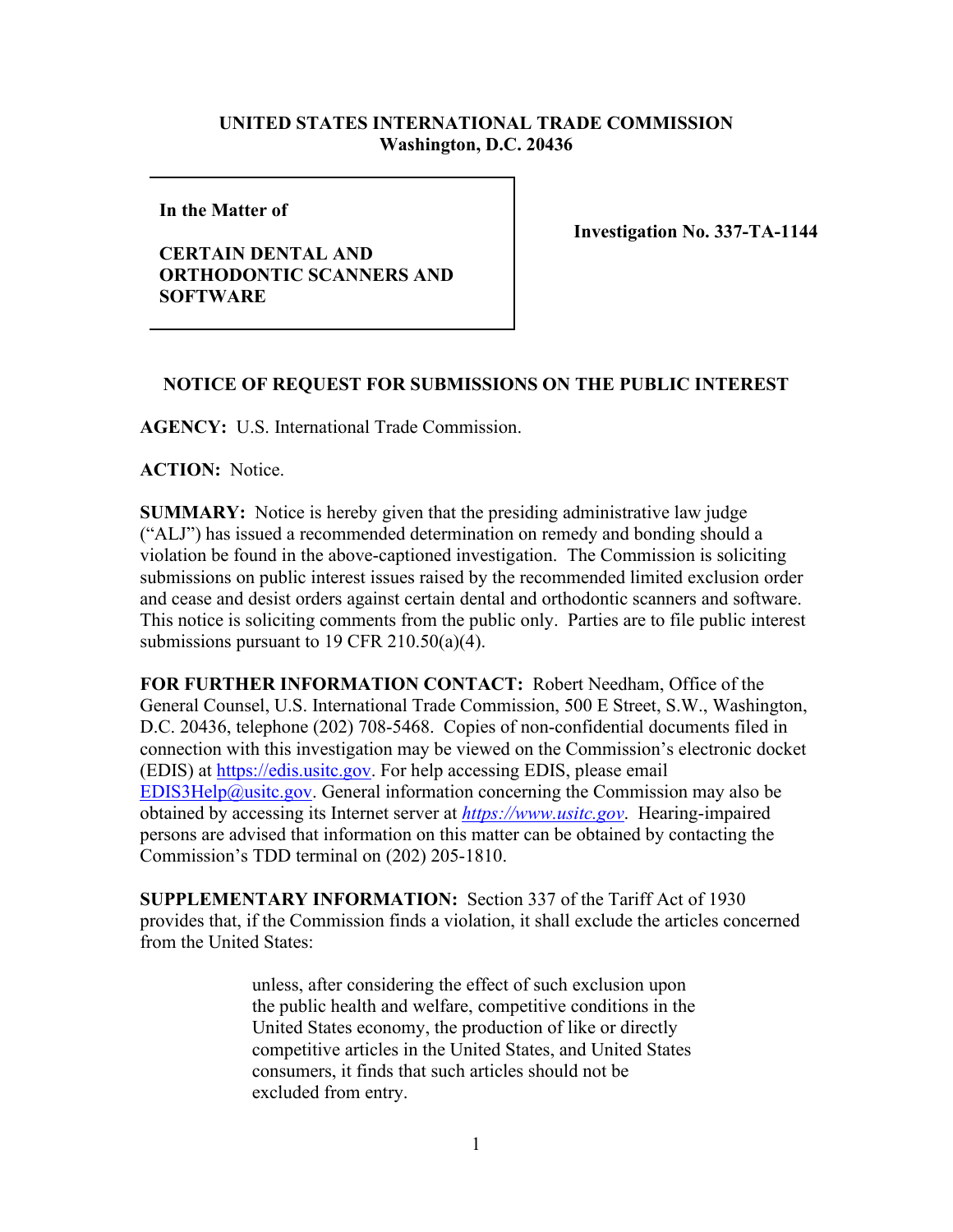## 19 U.S.C. 1337(g)(1)(E).

The Commission is interested in further development of the record on the public interest in this investigation. Accordingly, members of the public are invited to file submissions of no more than five (5) pages, inclusive of attachments, concerning the public interest in light of the administrative law judge's recommended determination on remedy and bonding issued in this investigation on April 30, 2020.Comments should address whether issuance of the recommended limited exclusion order and cease and desist orders in this investigation would affect the public health and welfare in the United States, competitive conditions in the United States economy, the production of like or directly competitive articles in the United States, or United States consumers.

In particular, the Commission is interested in comments that:

- (i) explain how the articles potentially subject to the recommended limited exclusion order and cease and desist orders are used in the United States;
- (ii) identify any public health, safety, or welfare concerns in the United States relating to the recommended limited exclusion order and cease and desist orders;
- (iii) identify like or directly competitive articles that complainant, its licensees, or third parties make in the United States which could replace the subject articles if they were to be excluded;
- (iv) indicate whether complainant, complainant's licensees, and/or third-party suppliers have the capacity to replace the volume of articles potentially subject to the recommended limited exclusion order and cease and desist orders within a commercially reasonable time; and
- (v) explain how the recommended limited exclusion order and cease and desist orders would impact consumers in the United States.

Written submissions must be filed no later than by close of business on May 28, 2020.

Persons filing written submissions must file the original document electronically on or before the deadlines stated above. The Commission's paper filing requirements in 19 C.F.R. 210.4(f) are currently waived. 85 FR 15798 (March 19, 2020).

Any person desiring to submit a document to the Commission in confidence must request confidential treatment. All such requests should be directed to the Secretary to the Commission and must include a full statement of the reasons why the Commission should grant such treatment. *See* 19 CFR 201.6. Documents for which confidential treatment by the Commission is properly sought will be treated accordingly. All